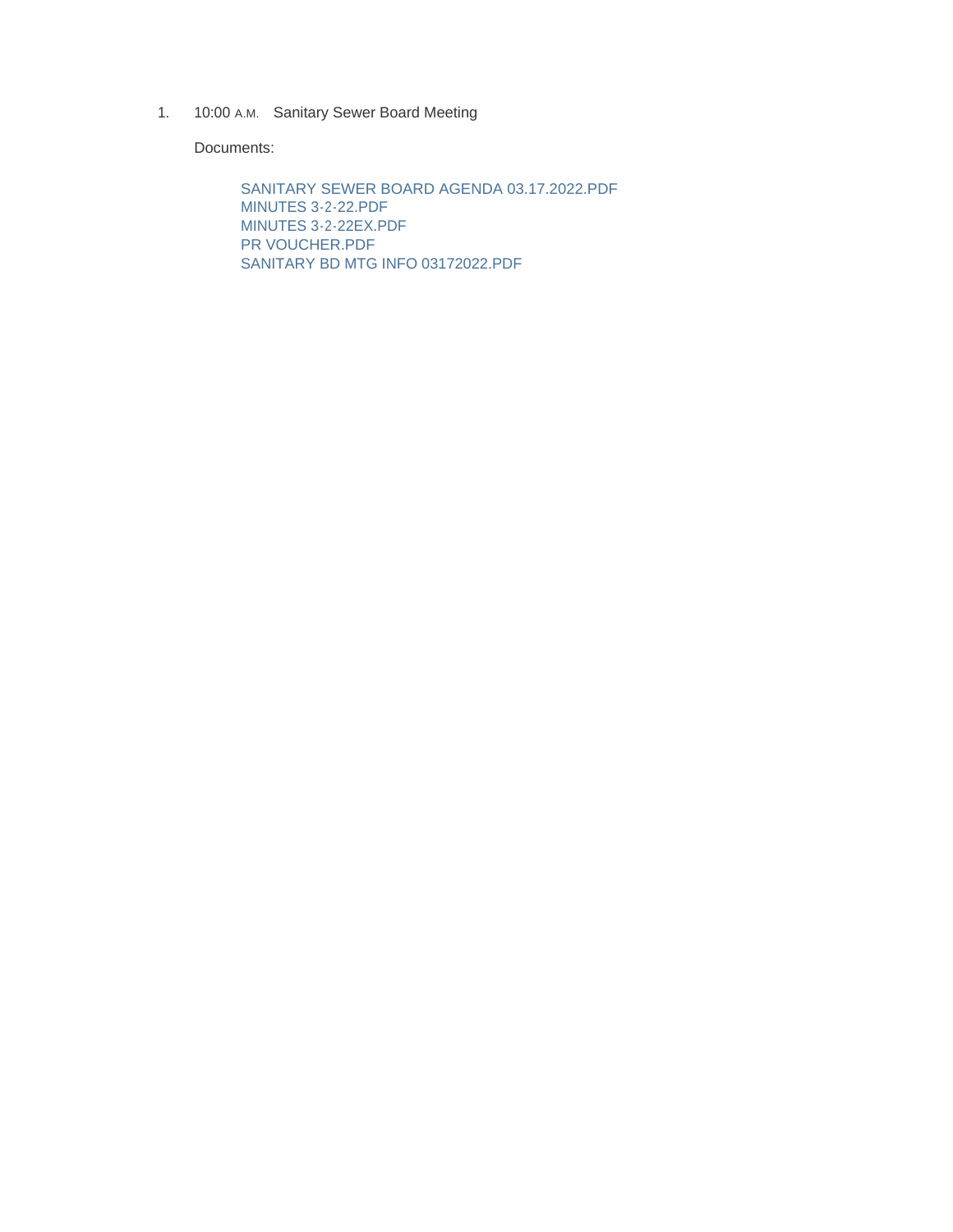# CITY OF CHARLESTOWN

## SANITARY SEWER BOARD MEETING

March 17, 2022

# 10:00 A.M.

#### Agenda

## 1. Opening

- a. Call to Order/Pledge of Allegiance
- b. Roll Call Determination of a Quorum
- c. Approval of Agenda
- 2. Standing Business
	- a. Approval or Correction of Prior Meeting's Minutes from 03/02/2022
	- b. Current Claims
	- c. Payroll Allowance Docket from 02/27/2022-03/12/2022
- 3. Public Comment Period
- 4. Old Business
- 5. New Business
	- a. Adjustment Policy
	- b. Operator's Report
- 6. Adjournment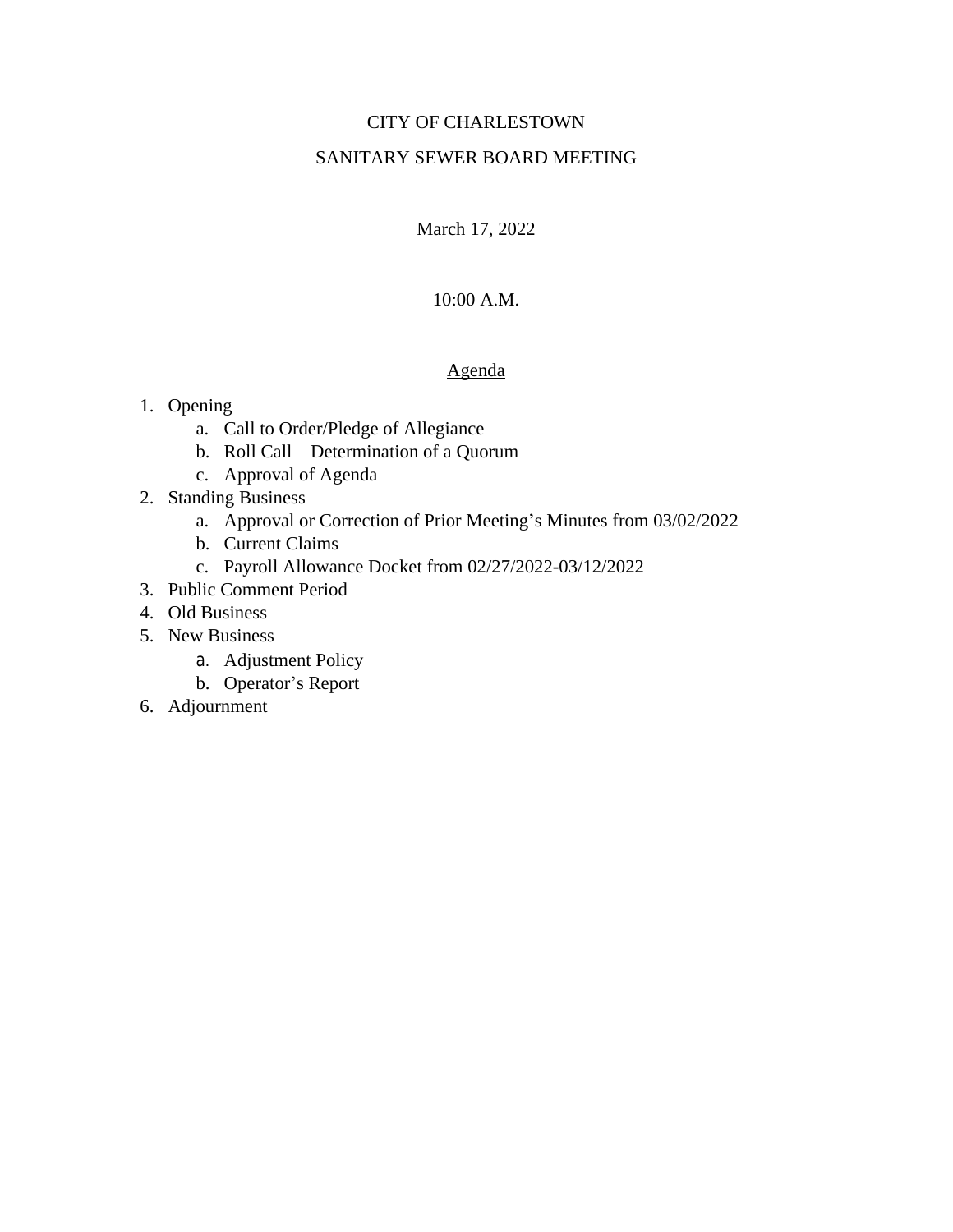# SANITARY BOARD March 2, 2022 4:30 P.M.

## THE MEETING OF THE SANITARY BOARD FOR THE CITY OF CHARLESTOWN WAS HELD ON WEDNESDAY, MARCH 2, 2022 AT 4:30 P.M. AT CITY HALL WITH MAYOR TREVA HODGES PRESIDING.

Board members present were: Ryan Hodskins and Nathan Grimes. Also present were Clerk Treasurer Donna Coomer and Attorney Beau Zoeller.

## Pledge of Allegiance

## Agenda

Treva Hodges entertained a motion to approve the agenda. Motion made by Nathan Grimes, second by Ryan Hodskins. Passed 3-0.

## Standing Business

Treva Hodges entertained a motion to approve the minutes from February 17, 2022, the payroll voucher from February 13 to February 26, and the claims. There is a misspelling on page 2 of the minutes. Motion made by Nathan Grimes, second by Ryan Hodskins. Passed 3-0.

## Public Comment-none

## Headworks Repair

Lori Wyatt with JTL provided an update of the roof repair at the headworks building. Jim Hagerty with JTL met with the contractor Peter McCormick with McCormick Construction, and due to delays obtaining steel purlins, they are looking at putting in wood trusses. Because of the HVAC and other labor involved, the price has increased to \$14,000, which is \$4,500 more than the original estimate. As soon as the repair is approved, McCormick will be able to move forward with the repair.

Treva Hodges entertained a motion to approve an additional amount of \$4,500 to for the roof repair. Motion made by Ryan Hodskins, second by Nathan Grimes. Passed 3-0.

## Resolution 2022-R-01

This resolution sets a policy for approving expenditures for the operator of the wastewater treatment plant. Expenses up to \$5,000 can be authorized by the operator, any expenses over this amount will require board approval.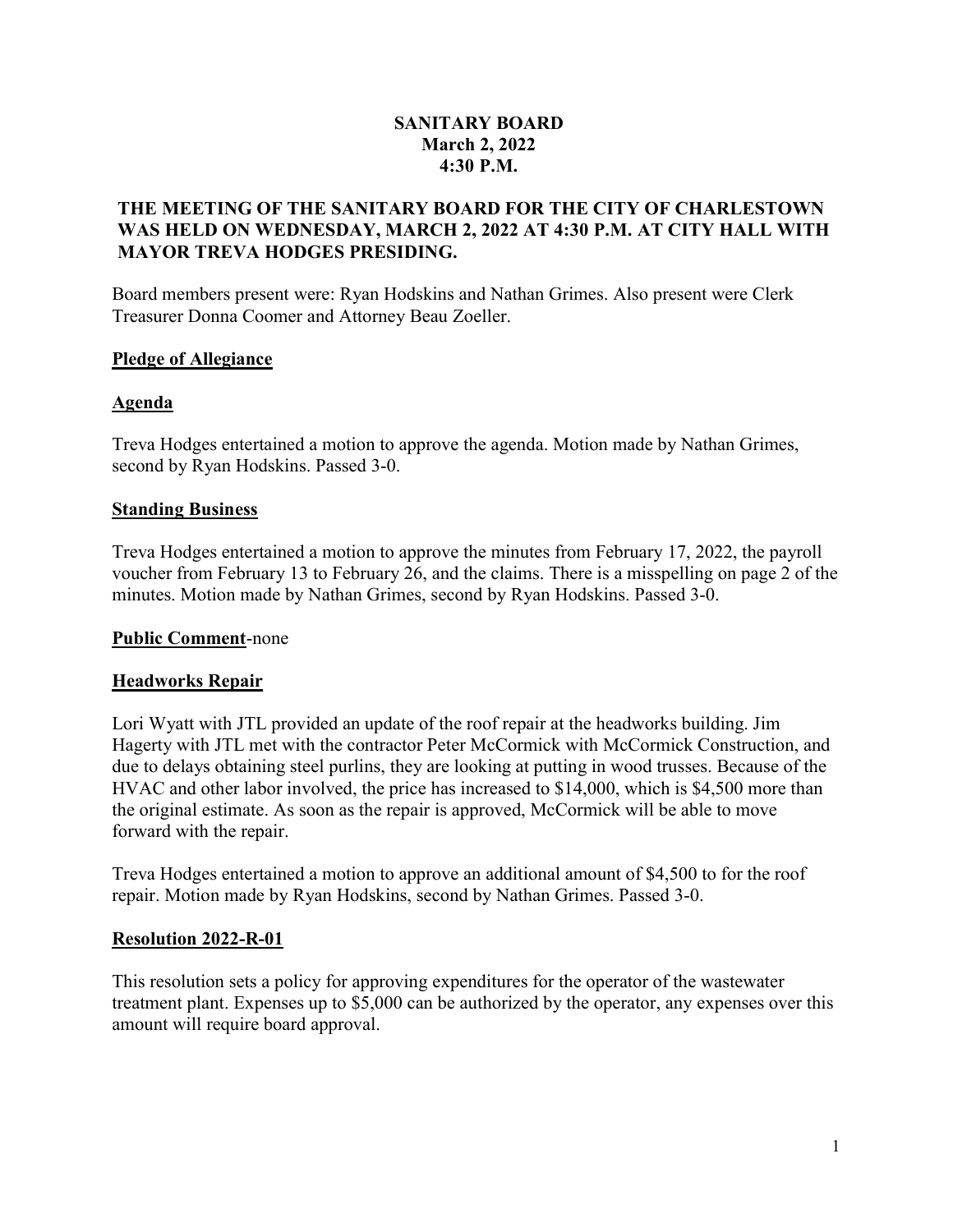Treva Hodges entertained a motion to approve resolution 2022-R-01 establishing an expenditure policy for the operator of the wastewater treatment plant. Motion made by Ryan Hodskins, second by Nathan Grimes. Passed 3-0.

# Resolution 2022-R-02

This resolution sets a formal policy for the issuance of intent to serve and capacity approval letters. The operator (or chairperson of the board) can issue an intent to serve which will be approved at the next board meeting. All capacity requests will be approved by the board before being granted. Ryan Hodskins stated that he has concerns with the ordinance that this resolution makes reference to. It states: "requires a developer to pay the City  $1/6<sup>th</sup>$  of the total Capacity Fee at the time of preliminary approval and 1/6 of the Capacity Fee upon approval of the final plan. Mr. Hodskins is concerned this ordinance isn't being used correctly. Typically, capacity fees are paid in a lump sum when permits are issued. Attorney Beau Zoeller will verify the information if the Board tables the resolution.

Treva Hodges entertained a motion to table resolution 2022-R-02 until the next meeting. Motion made by Ryan Hodskins, second by Nathan Grimes. Passed 3-0.

# Engineering Update

Lori Wyatt with JTL provided a status report explaining where we are with the design of the treatment plant. She also provided amended work orders for 2 pump stations, Highway 62 and Spring Street. She believes it would be better to wait until the flow monitoring is complete to ensure that the designs for the pumps stations are adequate to handle impending new developments. The only changes to the work orders are for the due dates. The original due date was in March; it has been amended to 90 days after receiving flow monitoring. They expect the results to be received in July, so it would put the design completion in October.

Treva Hodges entertained a motion to approve the amendments to work orders 21WR-03A and 21-WR-02A. Motion made by Ryan Hodskins, second by Nathan Grimes. Passed 3-0.

The flow meters were place in 9 locations on Monday, February 21, right before receiving a large amount of rain. JTL is meeting with IAW on March 3 regarding the water plant discharge location. The design of the new treatment plant is in full swing. JTL will provide status update reports at the first meeting of each month. The negotiations with IDEM regarding the agreed order are ongoing.

# Operator Update

Rodger Fain provide an operations update report and covered the highlights including the amount of money saved by changing chemicals. There were a few reportable events in January with E Coli and Phosphorus due to the wet weather and equipment failure, which has since been repaired. To ensure IDEM is aware of the operational changes to the plant, Rodger noted on the monthly report that the changes made to the chemicals and dosing have been effective. He has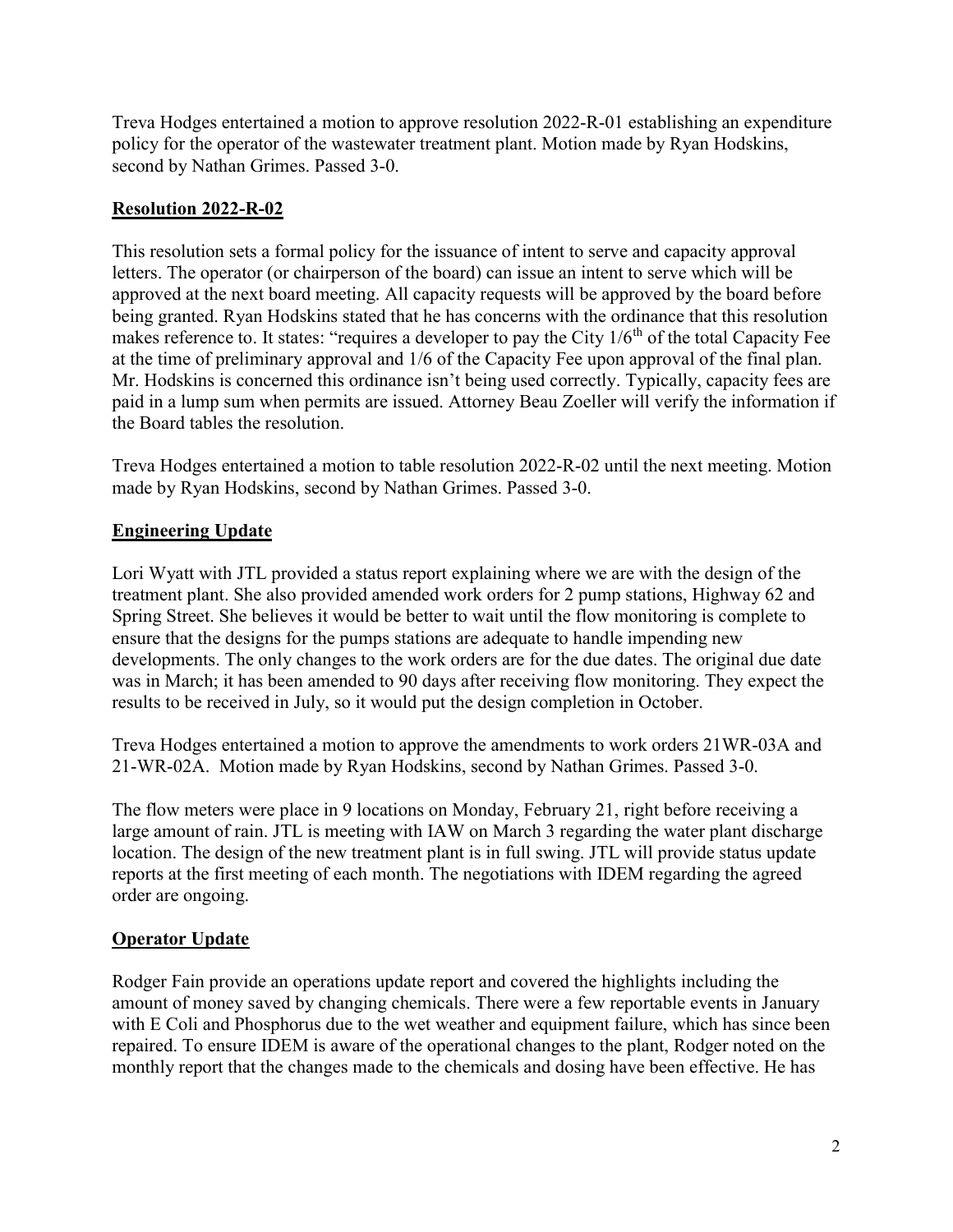been in contact with IDEM on several occasions before the operational changes were made and verified that chemicals in use were on their list of authorized chemicals.

# **Adjournment**

Treva Hodges entertained a motion to adjourn. Motion made by Ryan Hodskins, second by Nathan Grimes. Passed 3-0.

 $\overline{a}$ TREVA HODGES, MAYOR DATE

ATTEST:

## $\overline{a}$ DONNA COOMER, CLERK TREASURER DATE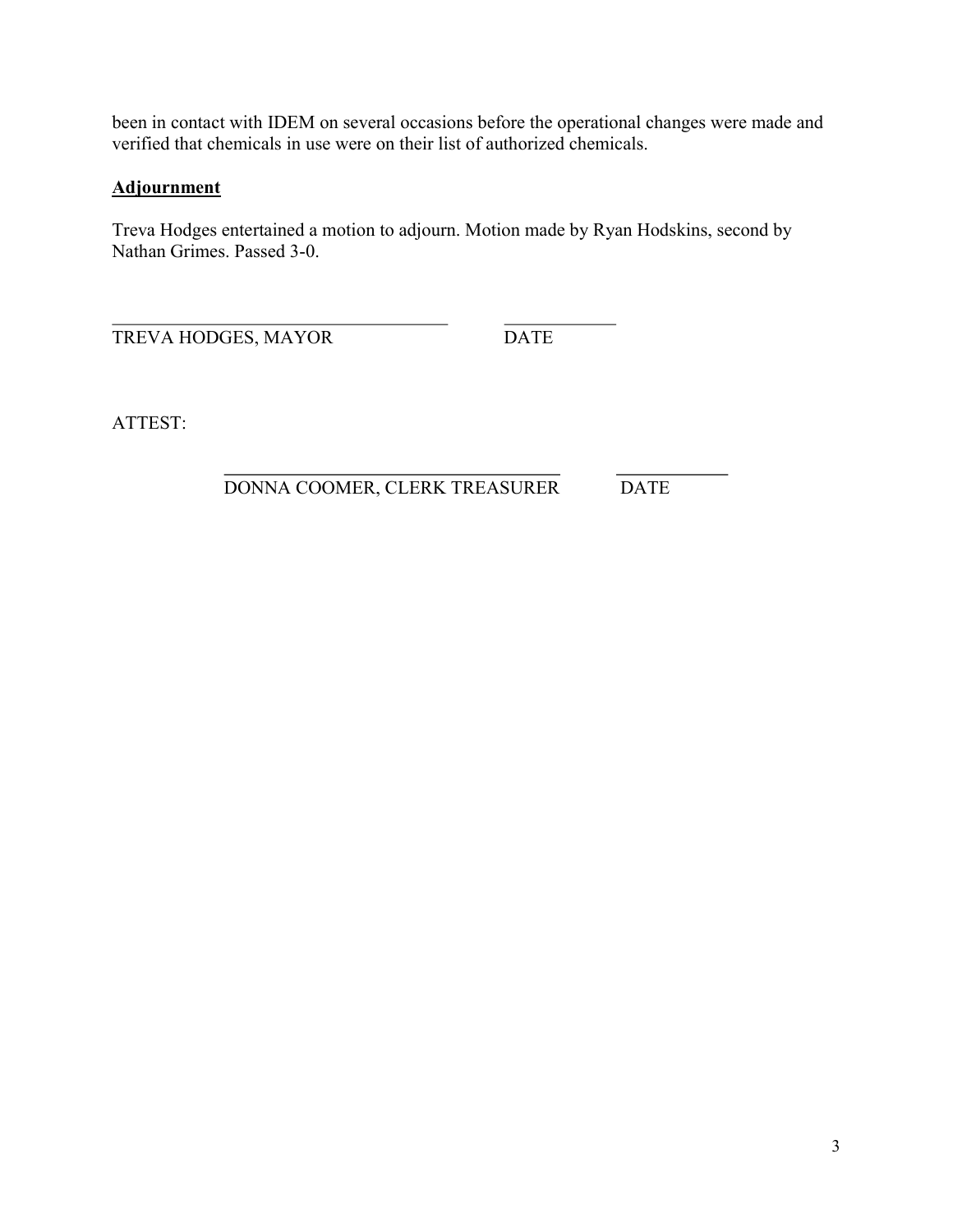## SANITARY BOARD March 2, 2022 5:30 P.M.

# THE EXECUTIVE SESSION OF THE SANITARY BOARD FOR THE CITY OF CHARLESTOWN WAS HELD ON WEDNESDAY, MARCH 2 AT 5:30 P.M. AT CITY HALL WITH MAYOR TREVA HODGES PRESIDING.

Board members present were: Nathan Grimes and Ryan Hodskins. Also present was Clerk Treasurer Donna Coomer.

# Meeting Type: Executive Session IC 5-14-1.5-6.1 lists the circumstances under which and executive session may be held, including the following:

The Sanitary Board met in executive session to discuss (a) strategy with respect to the initiation of litigation or litigation that is either pending or has been threatened, in accordance with I.C.  $5-14-1.5-6.1(b)(2)(B)$ ; and (b) a job performance evaluation of an employee, in accordance with and I.C. 5-14-1.5-6.1(b)(9).

THIS IS TO CERTIFY PER STATUE IC 5-14-1.5-6.1 THERE WAS NO OTHER SUBJECT MATTER OTHER THAN WHAT WAS SPECIFIED IN THE PUBLIC NOTICE DISCUSSED AT THIS MEETING.

| TREVA HODGES, PRESIDENT            | <b>DATE</b> |
|------------------------------------|-------------|
| NATHAN GRIMES, VICE PRESIDENT      | <b>DATE</b> |
| RYAN HODSKINS, SECRETARY/TREASURER | <b>DATE</b> |
| ATTEST:                            |             |
| CLERK TREASURER, DONNA S. COOMER   | <b>DATE</b> |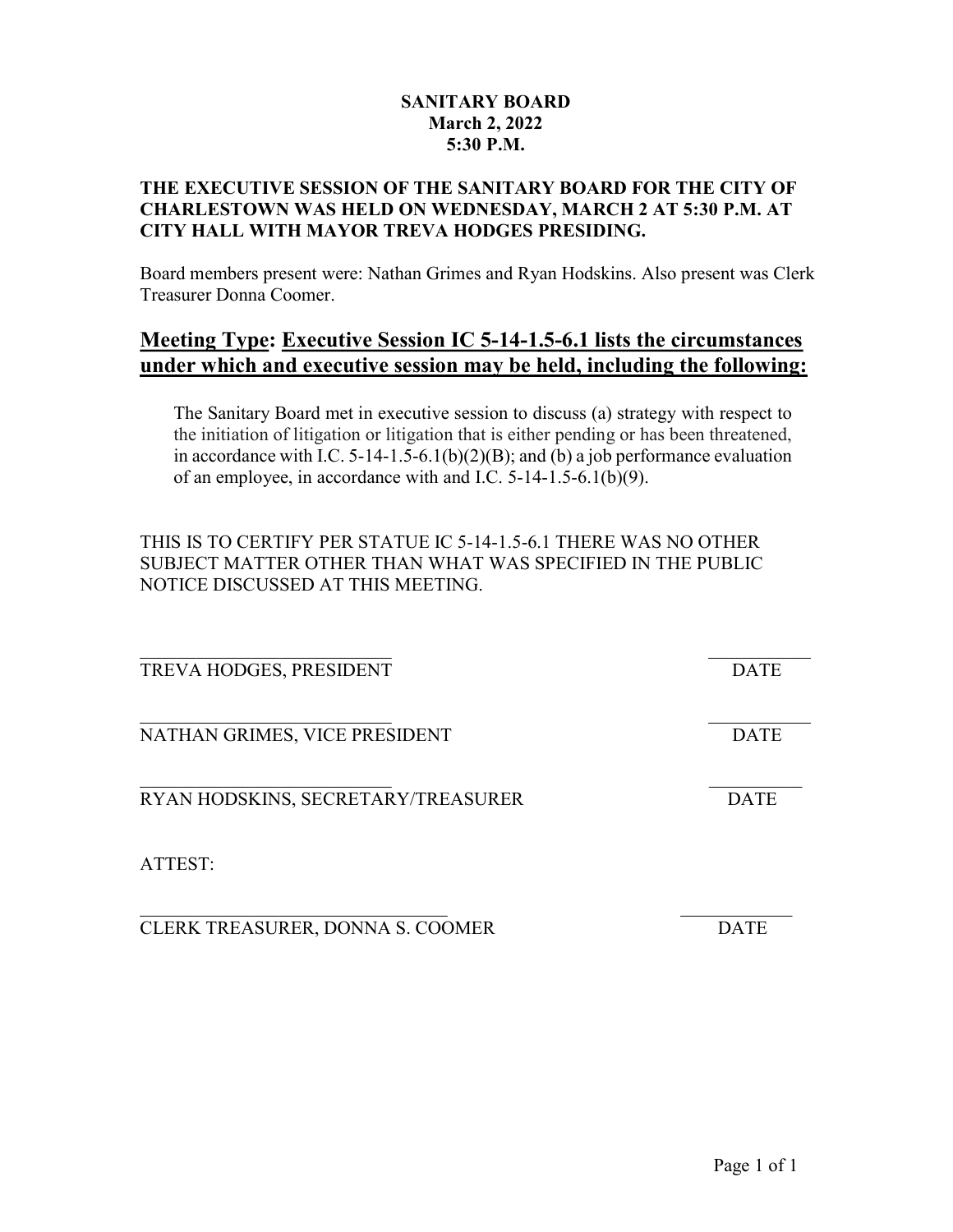# Allowance Docket

#### For check dates 02/27/2022 - 03/12/2022 Selected Departments - Sewer Ordered by Employee Name

EMPDOCK.FRX Date: 03/09/2022 03:07:29 PM Page: 1

| Pay<br><b>Period Employee</b> |           |                      |                          | <b>All Paytypes</b><br><b>Except</b> |                      |
|-------------------------------|-----------|----------------------|--------------------------|--------------------------------------|----------------------|
| <b>Ending Number</b>          |           | <b>Employee Name</b> | <b>Distribution Name</b> | Overtime                             | <b>Overtime Only</b> |
| 02/27/2022                    | 888       | Fain Jr., Rodger L.  | Sewer Sal                | \$1730.77                            | \$0.00               |
| 03/06/2022                    | 888       | Fain Jr., Rodger L.  | Sewer Sal                | \$1730.77                            | \$0.00               |
| 02/27/2022                    | 328       | Gomez, Dorothea      | <b>Sanit Salaries</b>    | \$396.00                             | \$0.00               |
| 02/27/2022                    | 328       | Gomez, Dorothea      | Sewer Sal                | \$396.00                             | \$0.00               |
| 03/06/2022                    | 328       | Gomez, Dorothea      | <b>Sanit Salaries</b>    | \$396.00                             | \$0.00               |
| 03/06/2022                    | 328       | Gomez, Dorothea      | Sewer Sal                | \$396.00                             | \$0.00               |
| 02/27/2022                    | 408       | Hebner, Robin E.     | <b>Sanit Salaries</b>    | \$413.80                             | \$0.00               |
| 02/27/2022                    | 408       | Hebner, Robin E.     | Sewer Sal                | \$413.80                             | \$0.00               |
| 03/06/2022                    | 408       | Hebner, Robin E.     | <b>Sanit Salaries</b>    | \$413.80                             | \$0.00               |
| 03/06/2022                    | 408       | Hebner, Robin E.     | Sewer Sal                | \$413.80                             | \$0.00               |
| 02/27/2022                    | 863       | Ikerd, Nathanael A.  | Sewer Sal                | \$728.00                             | \$0.00               |
| 02/27/2022                    | 863       | Ikerd, Nathanael A.  | Sewer Sal OT             | \$0.00                               | \$389.03             |
| 03/06/2022                    | 863       | Ikerd, Nathanael A.  | Sewer Sal                | \$728.00                             | \$0.00               |
| 03/06/2022                    | 863       | Ikerd, Nathanael A.  | Sewer Sal OT             | \$0.00                               | \$150.15             |
| 02/27/2022                    | 363       | Slaughter, Donald L  | Sewer Sal                | \$811.60                             | \$0.00               |
| 02/27/2022                    | 363       | Slaughter, Donald L  | Sewer Sal OT             | \$0.00                               | \$289.18             |
| 03/06/2022                    | 363       | Slaughter, Donald L  | Sewer Sal                | \$811.60                             | \$0.00               |
| 03/06/2022                    | 363       | Slaughter, Donald L  | Sewer Sal OT             | \$0.00                               | \$76.10              |
|                               | **Total** |                      |                          | \$9779.94                            | \$904.46             |

I hereby certify that each of the above listed vouchers and the invoices or bills attached there to, are true and correct and I have audited same in accordance with IC5-11-10-1-6.

Date **Date Fiscal Officer** 

## Allowance Of Accounts Payable Vouchers

City Of Charlestown

We have examined the Accounts Payable Voucers listed on the foregoing Register of Accounts Payable Vouchers accounts payables are hereby allowed in the total amount of \$ consisting of \_\_\_\_\_\_ pages and except for accounts payables not allowed as shown on the Register such

Dated this day of

Signatures of Governing Board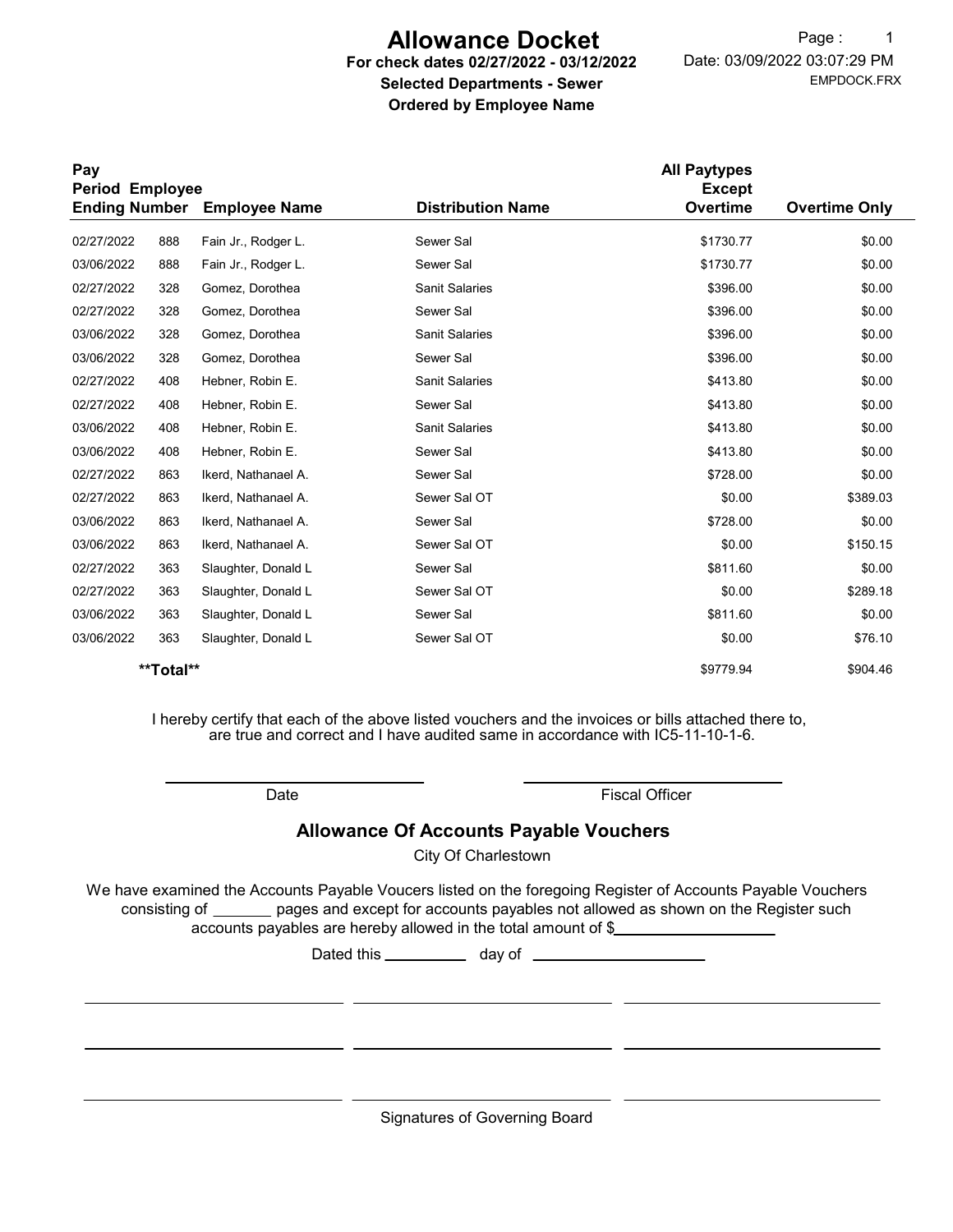|               |       |                                     |                | <b>NUMBER OF STATE STATES!</b>                                        |                         |          |                             | Page: 1                      |
|---------------|-------|-------------------------------------|----------------|-----------------------------------------------------------------------|-------------------------|----------|-----------------------------|------------------------------|
|               |       |                                     |                | <b>Accounts Payable Register</b>                                      |                         |          |                             | Date: 03/11/2022 10:00:02 AM |
|               |       |                                     |                | APV Register Batch - SANITARY SEWER MEETING 03/17/2022<br>All History |                         |          |                             | <b>APVREGISTER.FRX</b>       |
|               |       |                                     |                | Ordered By APV Number                                                 |                         |          |                             |                              |
| FILED<br>DATE | APV#  | PO#<br>NAME OF PAYEE                | <b>APPROP#</b> | APPROPRIATION                                                         | <b>DESCRIPTION</b>      |          | CHECK<br>AMOUNT CHECK #DATE | MEMORANDUM                   |
| 03/01/2022    | 99119 | PURCHASE POWER                      | 606001210.000  | SEWER - OFFICE SUPPLIES                                               | POSTAGE                 | 302.00   | 17802 03/01/2022            |                              |
| 03/01/2022    | 99120 | AMERICAN WATER                      | 606001360.000  | SEWER - CONTRACTUAL<br>EXPENSE                                        | SHUTOFFS/RECONNECTS     | 1235.00  | 17803 03/01/2022            |                              |
| 03/01/2022    | 99121 | NEW WASHINGTON STATE<br><b>BANK</b> | 606001491.000  | SEWER - INTEREST EXPENSE INTEREST DUE                                 |                         | 42.98    | 17804 03/01/2022            |                              |
| 03/01/2022    | 99121 | NEW WASHINGTON STATE<br><b>BANK</b> | 606001492.000  | SEWER LOANS PAYABLE                                                   | PRINCIPAL DUE           | 2440.43  | 17804 03/01/2022            |                              |
| 03/01/2022    | 99122 | SEWER BOND & INTREST                | 606001520.000  | SEWER - BOND & INTEREST<br><b>CASHITRANSFER</b>                       | BD&INT MONTHLY TRANSFER | 25327.09 | 17805 03/01/2022            |                              |
| 03/02/2022    | 99133 | PAYROLL-CHARLESTOWN CITY            | 606001111.000  | SEWER-SALARIES/WAGES<br>EMPLOYE                                       | SEWER SALARY            | 4080.17  | 17806 03/02/2022            |                              |
| 03/02/2022    | 99133 | PAYROLL-CHARLESTOWN CITY            | 606001112.000  | SEWER - OVERTIME SALARY                                               | SEWER OT SALARY         | 678.21   | 17806 03/02/2022            |                              |
| 03/02/2022    | 99134 | PAYROLL-CHARLESTOWN CITY            | 606001131.000  | SEWER-EMP. FICA AND<br><b>MEDICARE</b>                                | SEWER FICAMEDI          | 356.47   | 17807 03/02/2022            |                              |
| 03/02/2022    | 99135 | PAYROLL-CHARLESTOWN CITY            | 606001130.000  | SEWER-EMPLOYEE<br><b>BENEFITS</b>                                     | SEWER PERF              | 532.95   | 17808 03/02/2022            |                              |
| 03/03/2022    | 99144 | CLARK COUNTY REMC                   | 606001351.000  | <b>SEWER - PURCHASED<br/>POWER</b>                                    | ELECTRIC SERVICE        | 267.51   | 17817 03/03/2022            |                              |
| 03/03/2022    | 99145 | JACOBI OIL SERVICE INC              | 606001221.000  | SEWER - VEHICLE FUEL                                                  | <b>VEHICLE FUEL</b>     | 421.41   | 17818 03/03/2022            |                              |
| 03/03/2022    | 99146 | CLARK COUNTY REMC                   | 606001351.000  | SEWER - PURCHASED<br>POWER                                            | ELECTRIC                | 159.86   | 17819 03/03/2022            |                              |
| 03/03/2022    | 99146 | CLARK COUNTY REMC                   | 606001351.000  | <b>SEWER - PURCHASED<br/>POWER</b>                                    | ELECTRIC                | 168.83   | 17819 03/03/2022            |                              |
| 03/03/2022    | 99146 | CLARK COUNTY REMC                   | 606001351.000  | SEWER - PURCHASED<br>POWER                                            | ELECTRIC                | 56.01    | 17819 03/03/2022            |                              |
| 03/03/2022    | 99146 | CLARK COUNTY REMC                   | 606001351.000  | SEWER - PURCHASED<br>POWER                                            | ELECTRIC                | 55.75    | 17819 03/03/2022            |                              |
| 03/03/2022    | 99146 | CLARK COUNTY REMC                   | 606001351.000  | SEWER-PURCHASED<br>POWER                                              | ELECTRIC                | 36.97    | 17819 03/03/2022            |                              |
| 03/03/2022    | 99146 | CLARK COUNTY REMC                   | 606001351.000  | SEWER - PURCHASED<br>POWER                                            | <b>ELECTRIC</b>         | 164.79   | 17819 03/03/2022            |                              |
| 03/03/2022    | 99146 | <b>CLARK COUNTY REMC</b>            | 606001351.000  | <b>SEWER - PURCHASED<br/>POWER</b>                                    | ELECTRIC                | 140.20   | 17819 03/03/2022            |                              |
| 03/03/2022    | 99146 | CLARK COUNTY REMC                   | 606001351.000  | SEWER - PURCHASED                                                     | ELECTRIC                | 35.49    | 17819 03/03/2022            |                              |

Installed by the CITY OF CHARLESTOWN-2012

 $\sum_{i=1}^{n}$ Page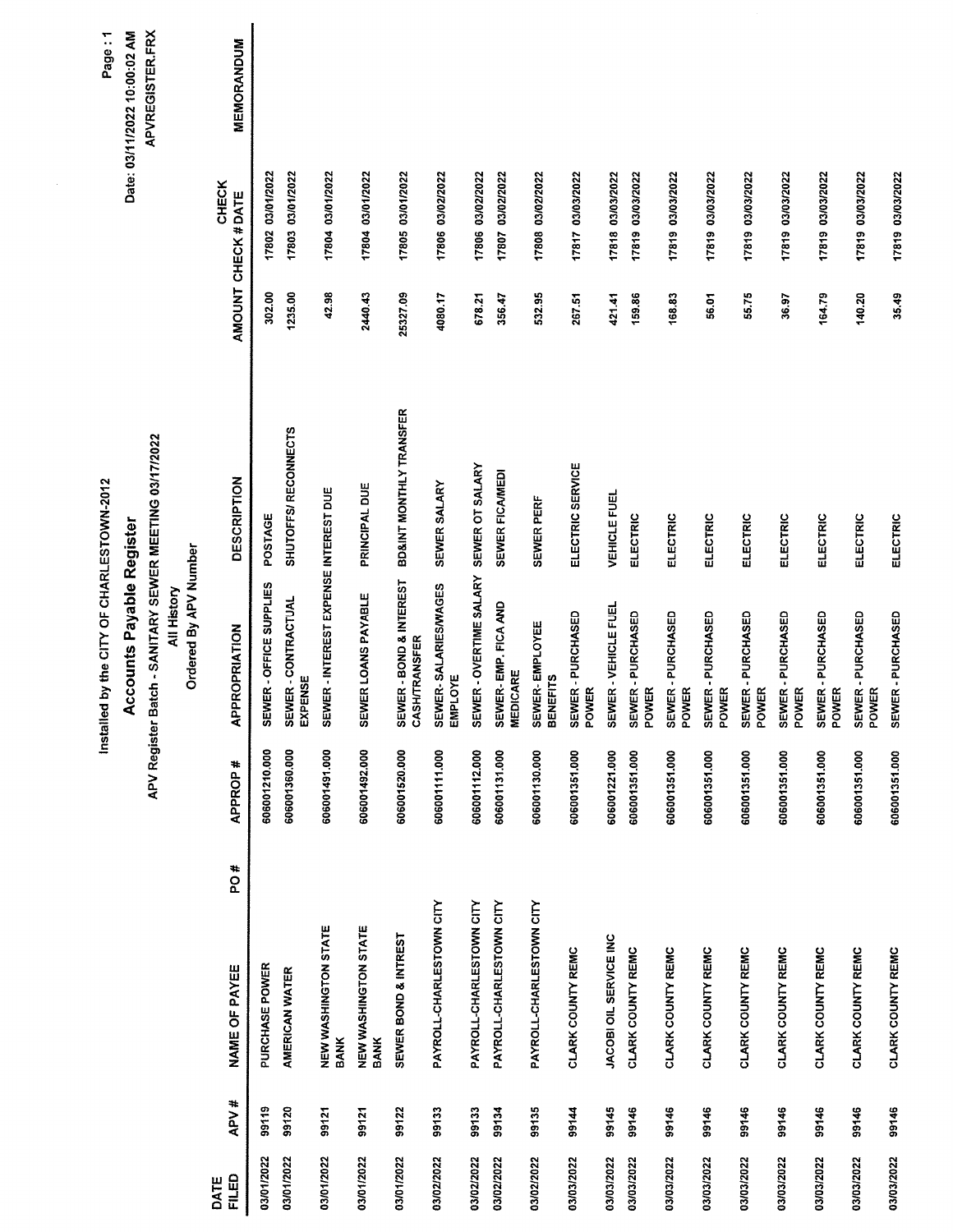|                      |       |                            |     |                | Installed by the CITY OF CHARLESTOWN-2012 |                                                                        |         |                             | Page: 2                                                |
|----------------------|-------|----------------------------|-----|----------------|-------------------------------------------|------------------------------------------------------------------------|---------|-----------------------------|--------------------------------------------------------|
|                      |       |                            |     |                | <b>Accounts Payable Register</b>          |                                                                        |         |                             | Date: 03/11/2022 10:00:02 AM<br><b>APVREGISTER.FRX</b> |
| <b>FILED</b><br>DATE | APV#  | NAME OF PAYEE              | PO# | <b>APPROP#</b> | APPROPRIATION                             | <b>DESCRIPTION</b>                                                     |         | CHECK<br>AMOUNT CHECK #DATE | <b>MEMORANDUM</b>                                      |
|                      |       |                            |     |                | POWER                                     |                                                                        |         |                             |                                                        |
| 03/03/2022           | 99146 | CLARK COUNTY REMC          |     | 606001351.000  | SEWER - PURCHASED<br>POWER                | ELECTRIC                                                               | 39.53   | 17819 03/03/2022            |                                                        |
| 03/03/2022           | 99147 | AT&T                       |     | 606001356.000  | SEWER -TELEPHONE/CELL<br>PHONE/INTERNET   | MONTHLY SERVICE                                                        | 566.73  | 17820 03/03/2022            |                                                        |
| 03/03/2022           | 99148 | DUKE ENERGY                |     | 606001351.000  | SEWER - PURCHASED<br>POWER                | ELECTRIC                                                               | 383.05  | 17821 03/03/2022            |                                                        |
| 03/03/2022           | 99148 | DUKE ENERGY                |     | 606001351.000  | SEWER-PURCHASED<br>POWER                  | ELECTRIC                                                               | 1104.30 | 17821 03/03/2022            |                                                        |
| 03/03/2022           | 99148 | DUKE ENERGY                |     | 606001351.000  | SEWER-PURCHASED<br>POWER                  | ELECTRIC                                                               | 876.84  | 17821 03/03/2022            |                                                        |
| 03/03/2022           | 99148 | DUKE ENERGY                |     | 606001351.000  | SEWER - PURCHASED<br>POWER                | ELECTRIC                                                               | 51.75   | 17821 03/03/2022            |                                                        |
| 03/03/2022           | 99148 | DUKE ENERGY                |     | 606001351.000  | SEWER - PURCHASED<br>POWER                | ELECTRIC                                                               | 35.29   | 17821 03/03/2022            |                                                        |
| 03/09/2022           | 99195 | AMERICAN WATER             |     | 606001360.000  | SEWER - CONTRACTUAL<br>EXPENSE            | USAGE DATA BASE CHARGE<br><b>FEB 2022</b>                              | 575.00  | 17822 03/09/2022            |                                                        |
| 03/09/2022           | 99196 | HOLMES ACE HARDWARE        |     | 606001230.000  | SEWER-MATERIALS<br><b>ISUPPLIES</b>       | <b>UTILITY TOTE</b>                                                    | 35.98   | 17823 03/09/2022            |                                                        |
| 03/09/2022           | 99196 | HOLMES ACE HARDWARE        |     | 606001230.000  | SEWER - MATERIALS<br><b>/SUPPLIES</b>     | FLASHLIGHT/EPOXY/<br><b>BATTERIES</b>                                  | 72.96   | 17823 03/09/2022            |                                                        |
| 03/09/2022           | 99196 | HOLMES ACE HARDWARE        |     | 606001230.000  | <b>SEWER - MATERIALS<br/>/SUPPLIES</b>    | FASTENERS/ STRAP/ ADPTR/<br>CLAMP HOSE/ TAPPER BIT/<br><b>MAG TAPE</b> | 114.23  | 17823 03/09/2022            |                                                        |
| 03/09/2022           | 99196 | <b>HOLMES ACE HARDWARE</b> |     | 606001211.000  | SEWER - LAB SUPPLIES                      | GLOVES DSP                                                             | 57.98   | 17823 03/09/2022            |                                                        |
| 03/09/2022           | 99196 | HOLMES ACE HARDWARE        |     | 606001211.000  | SEWER - LAB SUPPLIES                      | GLOVES                                                                 | 114.96  | 17823 03/09/2022            |                                                        |
| 03/09/2022           | 99207 | PAYROLL-CHARLESTOWN CITY   |     | 606001111.000  | SEWER-SALARIES/WAGES<br><b>EMPLOYE</b>    | SEWER SALARY                                                           | 4080.17 | 17824 03/09/2022            |                                                        |
| 03/09/2022           | 99207 | PAYROLL-CHARLESTOWN CITY   |     | 606001112.000  | SEWER - OVERTIME SALARY                   | SEWER OT SALARY                                                        | 226.25  | 17824 03/09/2022            |                                                        |
| 33/09/2022           | 99208 | PAYROLL-CHARLESTOWN CITY   |     | 606001131.000  | SEWER- EMP. FICA AND<br><b>MEDICARE</b>   | SEWER FICAMEDI                                                         | 321.89  | 17825 03/09/2022            |                                                        |
| 3/09/2022            | 99209 | PAYROLL-CHARLESTOWN CITY   |     | 606001130.000  | SEWER-EMPLOYEE<br><b>BENEFITS</b>         | SEWER PERF                                                             | 482.32  | 17826 03/09/2022            |                                                        |
| 03/10/2022           | 99229 | JACOBI OIL SERVICE INC     |     | 606001221.000  | SEWER - VEHICLE FUEL                      | <b>VEHICLE FUEL</b>                                                    | 205.37  | 17827 03/10/2022            |                                                        |
| 3/17/2022            | 99247 | A.E. BOYCE CO INC          |     | 606001590.000  | SEWER - MISC EXPENSE                      | POSTAGE BILLING FEB 2022                                               | 1049.71 |                             |                                                        |
| 3/17/2022            | 99248 | APEX SALES & REPAIR LLC    |     | 606001362.000  | SEWER-EQUIPMENT REPAIR                    | SPRING ST STATION MYERS                                                | 9046.93 |                             |                                                        |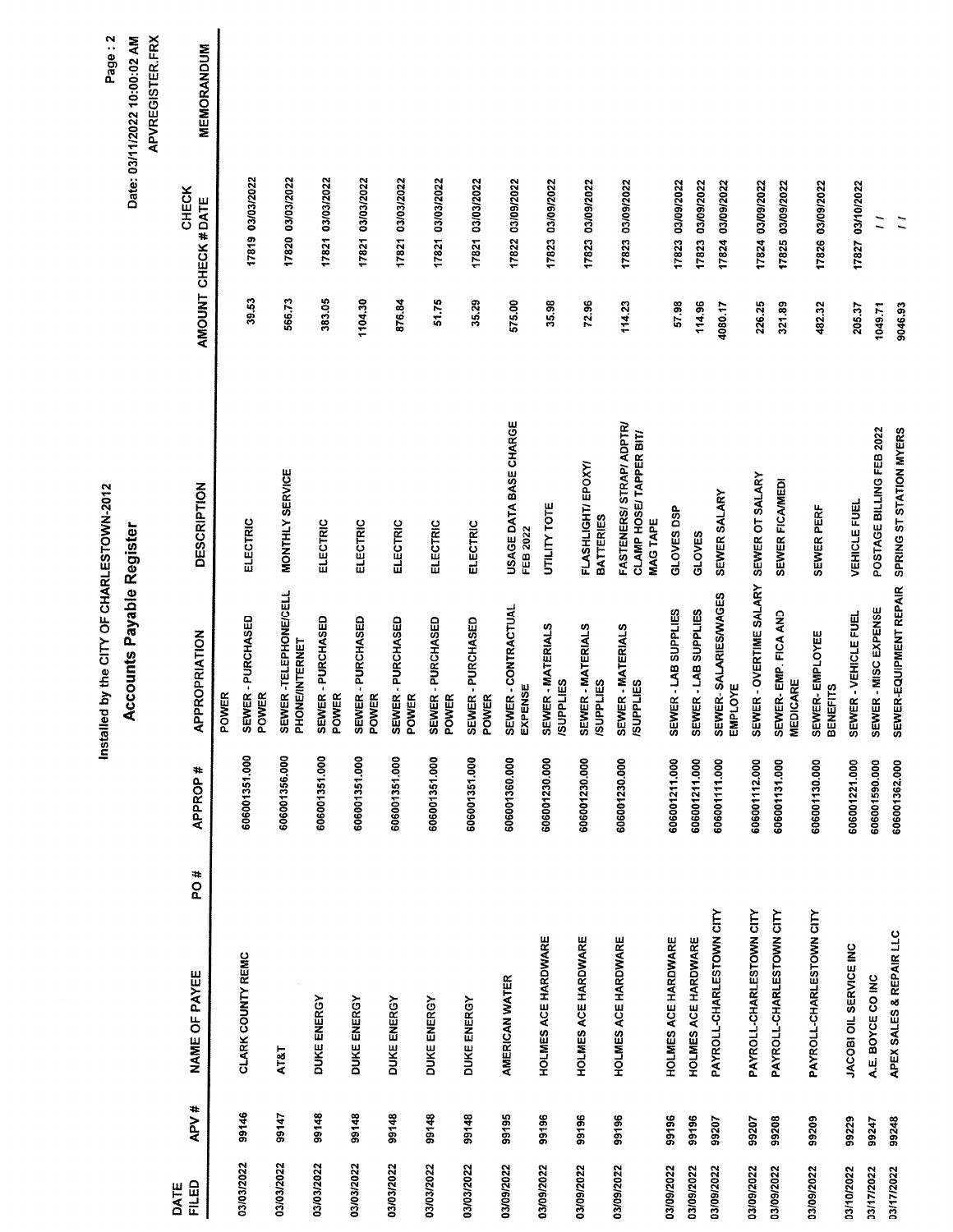|               |       |                                     |                | Installed by the CITY OF CHARLESTOWN-2012             |                                    |                    |                | Page: 3                                         |
|---------------|-------|-------------------------------------|----------------|-------------------------------------------------------|------------------------------------|--------------------|----------------|-------------------------------------------------|
|               |       |                                     |                | Accounts Payable Register                             |                                    |                    |                | APVREGISTER.FRX<br>Date: 03/11/2022 10:00:02 AM |
| FILED<br>DATE | APV#  | PO#<br>NAME OF PAYEE                | <b>APPROP#</b> | <b>APPROPRIATION</b>                                  | <b>DESCRIPTION</b>                 | AMOUNT CHECK #DATE | <b>CHECK</b>   | <b>MEMORANDUM</b>                               |
|               |       |                                     |                |                                                       | SUBMERSIBLE PUMP                   |                    |                |                                                 |
| 03/17/2022    | 99248 | APEX SALES & REPAIR LLC             | 606001362.000  | SEWER-EQUIPMENT REPAIR                                | VALLEY LIFT STATION PUMP           | 2664.26            |                |                                                 |
| 03/17/2022    | 99248 | APEX SALES & REPAIR LLC             | 606001362.000  | SEWER-EQUIPMENT REPAIR                                | BUTTER VALVES / GASKETS            | 2639.96            |                |                                                 |
| 03/17/2022    | 99248 | APEX SALES & REPAIR LLC             | 606001362.000  | SEWER-EQUIPMENT REPAIR                                | SPRING ST LIFT STATION             | 2472.50            |                |                                                 |
| 03/17/2022    | 99248 | APEX SALES & REPAIR LLC             | 606001362.000  | SEWER-EQUIPMENT REPAIR HEADWORKS BLDG                 |                                    | 3244.77            | Ξ              |                                                 |
| 03/17/2022    | 99249 | RILEY FITZPATRICK                   | 606001590.000  | SEWER - MISC EXPENSE                                  | CREDIT ON ACCOUNT                  | 38.81              |                |                                                 |
| 03/17/2022    | 99250 | DCEC HOLDING CO INC                 | 606001360.000  | SEWER - CONTRACTUAL<br>EXPENSE                        | MONTHLY SERVICE                    | 100.00             |                |                                                 |
| 03/17/2022    | 99251 | <b>BIG G SUPPLY</b>                 | 606001230.000  | SEWER-MATERIALS<br><b>/SUPPLIES</b>                   | <b>MARKING PAINT</b>               | 251.64             |                |                                                 |
| 03/17/2022    | 99251 | <b>BIG G SUPPLY</b>                 | 606001230.000  | <b>SEWER - MATERIALS<br/>/SUPPLIES</b>                | <b>GREEN PAINT</b>                 | 41.94              | Ξ              |                                                 |
| 03/17/2022    | 99251 | <b>BIG G SUPPLY</b>                 | 606001230.000  | SEWER - MATERIALS<br><b>ISUPPLIES</b>                 | <b>MARKING PAINT</b>               | 6.99               | Ξ              |                                                 |
| 03/17/2022    | 99251 | <b>BIG G SUPPLY</b>                 | 606001230.000  | <b>SEWER - MATERIALS<br/>/SUPPLIES</b>                | <b>GREEN PAINT</b>                 | 27.96              | $\overline{a}$ |                                                 |
| 03/17/2022    | 99252 | CONSOLIDATED PIPE &<br>SUPPLY COINC | 606001230.000  | SEWER - MATERIALS<br><b>ISUPPLIES</b>                 | MATERIALS/SUPPLIES                 | 1984.62            | Ξ              |                                                 |
| 03/17/2022    | 99253 | ATCO INTERNATIONAL                  | 606001230.000  | SEWER - MATERIALS<br><b>/SUPPLIES</b>                 | <b>MATERIALS/SUPPLIES</b>          | 787.00             |                |                                                 |
| 03/17/2022    | 99254 | HACH COMPANY                        | 606001440.000  | SEWER - EQUIP PURCHASE/ LBOD PROBE W/1M CABLE<br>RENT |                                    | 1294.99            | $\overline{1}$ |                                                 |
| 03/17/2022    | 99255 | FROST BROWN TODD LLC                | 606001360.000  | SEWER - CONTRACTUAL<br>EXPENSE                        | SANITARY SEWER BOARD<br>LEGAL FEES | 19405.34           | Ξ              |                                                 |
| 03/17/2022    | 99256 | <b>USABLUEBOOK</b>                  | 606001440.000  | SEWER - EQUIP PURCHASE/<br><b>RENT</b>                | DIGITAL REACTOR/ ADAPTERS          | 2076.22            | Ξ              |                                                 |
| 03/17/2022    | 99256 | <b>USABLUEBOOK</b>                  | 606001211.000  | SEWER - LAB SUPPLIES                                  | WIDE MOUTH WASH BOTTLES            | 113.92             | Ξ              |                                                 |
| 03/17/2022    | 99256 | <b>USABLUEBOOK</b>                  | 606001211.000  | SEWER-LAB SUPPLIES                                    | LAB SUPPLIES                       | 42.38              | $\overline{a}$ |                                                 |
| 03/17/2022    | 99256 | <b>USABLUEBOOK</b>                  | 606001211.000  | SEWER - LAB SUPPLIES                                  | LAB SUPPLIES                       | 78.39              | Ξ              |                                                 |
| 03/17/2022    | 99256 | <b>USABLUEBOOK</b>                  | 606001211.000  | SEWER - LAB SUPPLIES                                  | LAB SUPPLIES                       | 1518.46            |                |                                                 |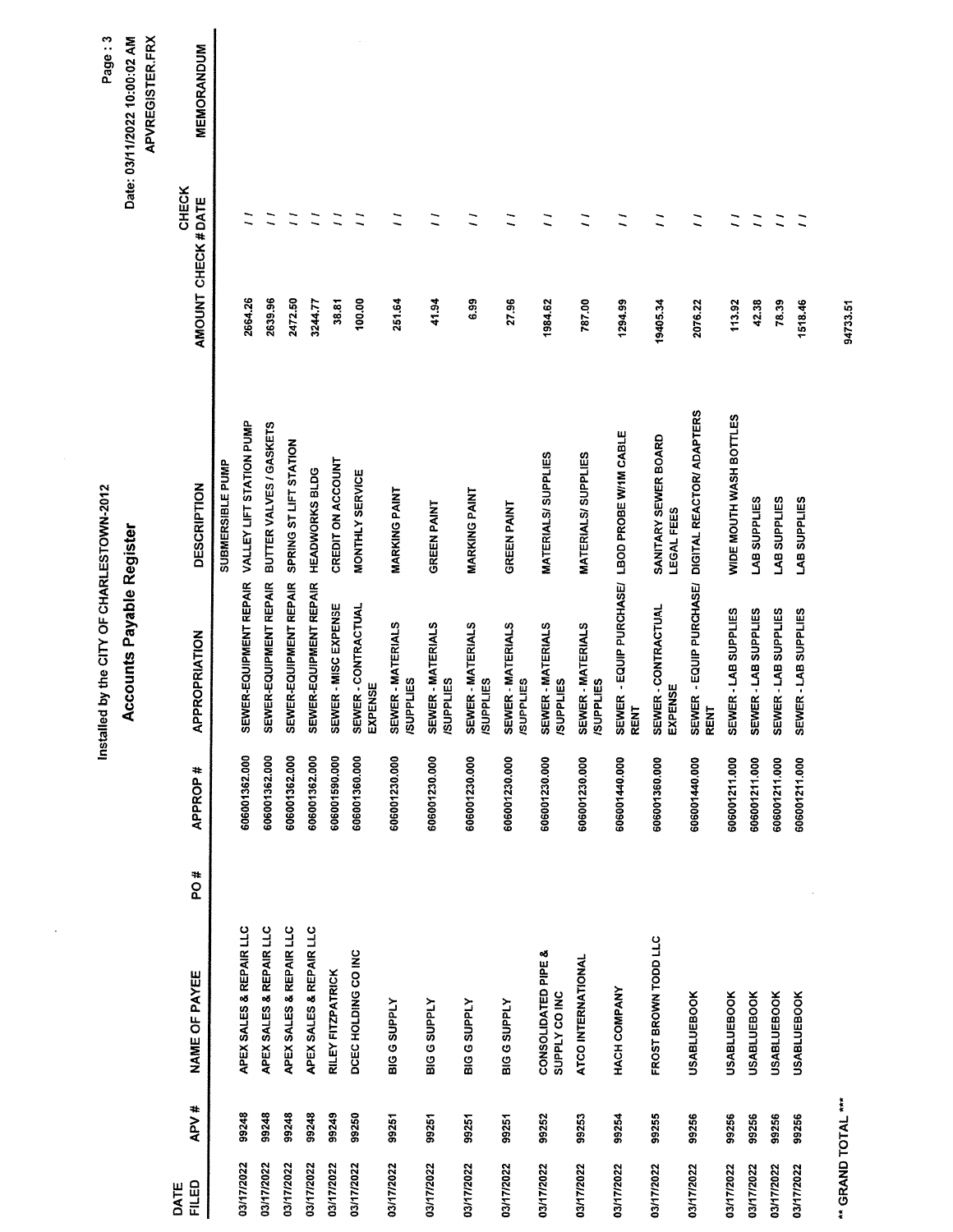|                                       |                        | Installed by the CITY OF CHARLESTOWN-2012 |                                 |                                |                              |                         | User ID: DEBORAH          |
|---------------------------------------|------------------------|-------------------------------------------|---------------------------------|--------------------------------|------------------------------|-------------------------|---------------------------|
|                                       |                        |                                           |                                 |                                |                              |                         | Page: 1                   |
|                                       |                        |                                           | <b>Fund Report</b>              |                                |                              |                         | Date: 03/11/2022 10:06:39 |
|                                       |                        |                                           | Selected Funds                  |                                |                              |                         | <b>FUNDACCOUNTS.FRX</b>   |
|                                       |                        |                                           | From 03/01/2022 Thru 03/31/2022 |                                |                              |                         |                           |
|                                       |                        |                                           | Grouped By Bank Number          |                                |                              |                         |                           |
|                                       |                        |                                           | Ordered By Fund Number          |                                |                              |                         |                           |
| FUND TITLE                            | BALANCE BEG<br>OF YEAR | <b>REVENUE</b><br><b>CLX</b>              | DISBURSED<br>ĘЧ                 | BALANCE BEG<br><b>OF MONTH</b> | <b>REVENUE</b><br><b>NTD</b> | <b>DISBURSED</b><br>MTD | BALANCE<br>CURRENT        |
| **Bank Number 5                       |                        |                                           |                                 |                                |                              |                         |                           |
| WASTEWATER BOND & INT<br>607          | 110500.27              | 75981.27                                  | 0.00                            | 161154.45                      | 25327.09                     | 0.00                    | 186481.54                 |
| <b>WASTEWATER DEBT SERVICE</b><br>608 | 306500.00              | 0.00                                      | 0.00                            | 306500.00                      | 0.00                         | 0.00                    | 306500.00                 |
| SubTotal Bank Number 5                | 417000.27              | 75981.27                                  | $\frac{1}{0}$                   | 467654.45                      | 25327.09                     | $\frac{1}{6}$           | 492981.54                 |
| "Bank Number 6                        |                        |                                           |                                 |                                |                              |                         |                           |
| <b>WASTEWATER OPERATING</b><br>606    | 571781.48              | 299657.59                                 | 405928.62                       | 524590.69                      | 140.00                       | 59220.24                | 465510.45                 |
| SEWER CAPACITY FEES FUND<br>636       | 640830.33              | 2100.00                                   | 0.00                            | 640830.33                      | 2100.00                      | 0.00                    | 642930.33                 |
| SubTotal Bank Number 6                | 1212611.81             | 301757.59                                 | 405928.62                       | 1165421.02                     | 2240.00                      | 59220.24                | 1108440.78                |
| *** GRAND TOTAL ***                   | 1629612.08             | 377738.86                                 | 405928.62                       | 1633075.47                     | 27567.09                     | 59220.24                | 1601422.32                |
|                                       |                        |                                           |                                 |                                |                              |                         |                           |
|                                       |                        |                                           |                                 |                                |                              |                         |                           |
|                                       |                        |                                           |                                 |                                |                              |                         |                           |
|                                       |                        |                                           |                                 |                                |                              |                         |                           |
|                                       |                        |                                           |                                 |                                |                              |                         |                           |
|                                       |                        |                                           |                                 |                                |                              |                         |                           |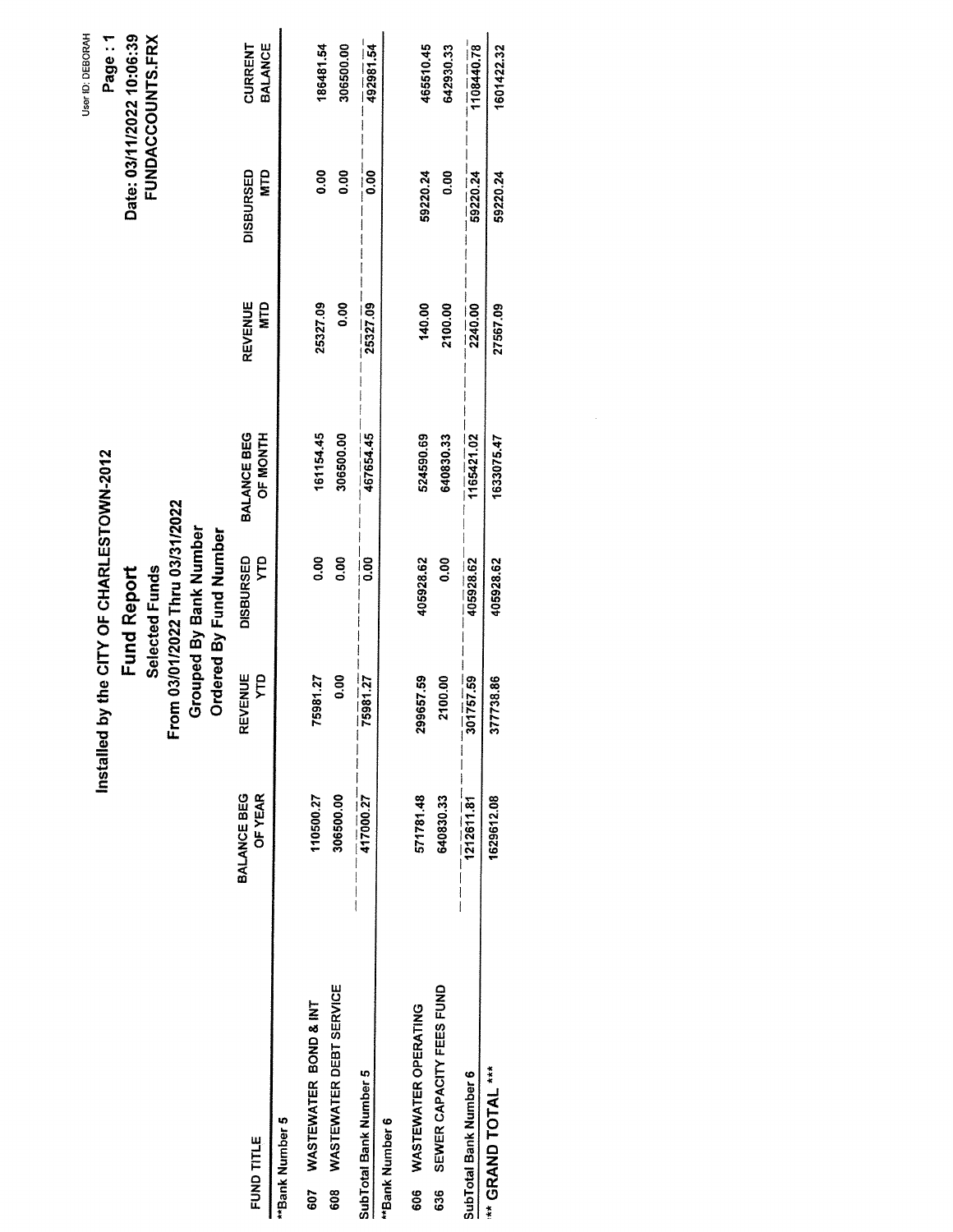|                                           |                |              |                      | Installed by the CITY OF CHARLESTOWN-2012                                                                    |                  |                |               |                           |                              | User ID: DEBORAH<br>Page: |                                       |
|-------------------------------------------|----------------|--------------|----------------------|--------------------------------------------------------------------------------------------------------------|------------------|----------------|---------------|---------------------------|------------------------------|---------------------------|---------------------------------------|
|                                           |                |              |                      | <b>Appropriation Report</b>                                                                                  |                  |                |               |                           | Date: 03/11/2022 10:04:44 AM |                           |                                       |
|                                           |                |              |                      | Fund 606 Thru 608                                                                                            |                  |                |               |                           |                              | APPRACCOUNTS.FRX          |                                       |
|                                           |                |              |                      | Check Date From 03/01/2022 Thru 03/31/2022<br>Grouped By Fund Number, Department<br>Ordered By Appropriation |                  |                |               |                           |                              |                           |                                       |
| TITLE<br>APPROP                           | FORWARDED      | CURRENT      | <b>ISFRD</b><br>TRAN | <b>LONUOOA</b>                                                                                               | ENCUM            | EXP-MTD        | EXP-YTD       | EXP FWD<br><b>LIQ NOT</b> | <b>UNENCUM</b><br>BAL        | <b>UNEXPEND</b><br>BAL    | ళి<br>LEFT                            |
| *Fund Number 606                          |                |              |                      |                                                                                                              |                  |                |               |                           |                              |                           |                                       |
| **Department 001                          |                |              |                      |                                                                                                              |                  |                |               |                           |                              |                           |                                       |
| 60600111.000 SEWER-SALARIES/WAGES         | 8g             | 8g           | 0.00                 | 0.00                                                                                                         | $\frac{8}{2}$    | 3160.34        | 57119.76      | 8<br>0.00                 | 57119.76                     | 57119.76                  | you un                                |
| 606001112.000 SEWER - OVERTIME SALARY     | ខ្លួ           | <b>80.00</b> | 0.00                 | ខ<br>់                                                                                                       | 8 <sub>0</sub>   | 904.46         | 3918.34       | $\frac{8}{9}$             | $-3918.34$                   | $-3918.34$                | Morrison                              |
| 606001130.000 SEWER- EMPLOYEE BENEFITS    | 8<br>0.00      | 0.00         | 8 <sub>0</sub>       | $\frac{8}{9}$                                                                                                | $\frac{8}{9}$    | 1015.27        | 6614.98       | 8co                       | -6614.98                     | -6614.98                  | we way                                |
| 606001131.000 SEWER- EMP. FICA AND        | 0.00           | 0.00         | 0.00                 | oo.o                                                                                                         | 8 <sub>0.0</sub> | 678.36         | 4572.73       | $\frac{8}{9}$             | 4572.73                      | 4572.73                   | manning                               |
| 606001210.000 SEWER - OFFICE SUPPLIES     | 0.00           | 0.00         | 8co                  | <u>ဝ</u> ိ                                                                                                   | $\frac{8}{3}$    | 302.00         | 951.53        | 0.00                      | $-951.53$                    | $-951.53$                 | $y_{\sigma\leftrightarrow\sigma}$     |
| 606001211.000 SEWER - LAB SUPPLIES        | 0.00           | 0.00         | 80.0                 | 0.00                                                                                                         | <b>0.00</b>      | 2436.38        | 11484.61      | $\frac{8}{9}$             | $-11484.61$                  | -11484.61                 | $\frac{9}{10}$                        |
| 606001212.000 SEWER - UNIFORMS            | 0.00           | 0.00         | 0.00                 | ខ<br>់                                                                                                       | $\frac{8}{2}$    | 0.00           | 183.60        | $\frac{8}{9}$             | $-183.60$                    | $-183.60$                 | $y_{0+\mu}$                           |
| 606001221.000 SEWER - VEHICLE FUEL        | O.OO           | 0.00         | 0.00                 | O.OO                                                                                                         | 0.00             | 626.78         | 1227.45       | 0.00                      | $-1227.45$                   | $-1227.45$                | $y_{0+\alpha}$                        |
| 606001230.000 SEWER - MATERIALS /SUPPLIES | 0.00           | 0.00         | 0.00                 | 0.00                                                                                                         | 0.00             | 1235.52        | 13705.30      | 8<br>0.00                 | -13705.30                    | 13705.30                  | $y_{\alpha\leftrightarrow\alpha}$     |
| 606001312.000 SEWER CONST                 | 0.00           | <b>80.0</b>  | 0.00                 | ទី                                                                                                           | 0.00             | 8.00           | 0.00          | o.o                       | O.OO                         | $\frac{8}{2}$             | $\frac{9}{6}$                         |
| 606001320.000 SEWER - VEHICLE MAINTENANCE | 0.00           | 0.00         | 0.00                 | 8.0                                                                                                          | 0.00             | $\frac{8}{10}$ | 8.00          | 0.00                      | O.OO                         | 8.OO                      | $\theta$                              |
| 606001323.000 SEWER - TRAINING/TRAVEL -   | 0.00           | 0.00         | 0.00                 | 0.00                                                                                                         | 0.00             | $\frac{8}{9}$  | 592.26        | 0.00                      | -592.26                      | -592.26                   | $y_{0\nu\cdots\nu}$                   |
| 606001340.000 SEWER - INSURANCE EXPENSE   | 0.00           | 0.00         | 8.00                 | 0.00                                                                                                         | 8.00             | 8.00           | 13839.68      | 0.00                      | -13839.68                    | -13839.68                 | $y_{\rm max}$                         |
| 606001341.000 SEWER-WORK COMP             | 0.00           | 0.00         | 80.0                 | $\frac{8}{9}$                                                                                                | 0.00             | 0.00           | O.OO          | 0.00                      | 8co                          | 8co                       | $\frac{9}{10}$                        |
| 606001343.000 SEWER- PROPICAS INSURANCE   | 0.00           | 0.00         | 0.00                 | 0.00                                                                                                         | 0.00             | 0.00           | $\frac{8}{2}$ | 0.00                      | O.OO                         | 0.00                      | $\theta_{\rm max}$                    |
| 606001351.000 SEWER - PURCHASED POWER     | 0.00           | 0.00         | 0.00                 | 0.00                                                                                                         | 0.00             | 3576.17        | 43644.62      | 0.00                      | 43644.62                     | 43644.62                  | $\epsilon$                            |
| 606001356.000 SEWER -TELEPHONE/CELL       | $\frac{8}{10}$ | 0.00         | 0.00                 | 0.00                                                                                                         | 0.00             | 566.73         | 1551.06       | 0.00                      | $-1551.06$                   | $-1551.06$                | $y_{0}$                               |
| 606001360.000 SEWER - CONTRACTUAL         | 0.00           | 0.00         | 0.00                 | 0.00                                                                                                         | 0.00             | 3708.48        | 50764.04      | 80.0                      | 50764.04                     | -50764.04                 | your in                               |
| 606001361.000 SEWER - DISCHARGE FEE IDEM  | 0.00           | 0.00         | 8 <sub>0</sub>       | 0.00                                                                                                         | 0.00             | 0.00           | 8500.00       | 0.00                      | -8500.00                     | -8500.00                  | $\epsilon_{\mu\nu}$                   |
| 606001362.000 SEWER-EQUIPMENT REPAIR      | 0.00           | 0.00         | 0.00                 | 0.00                                                                                                         | 0.00             | 5501.80        | 53852.02      | 0.00                      | 53852.02                     | -53852.02                 | $y_{0}, \ldots$                       |
| 606001363.000 SEWER - SLUDGE /SANI        | 0.00           | 0.00         | 0.00                 | 0.00                                                                                                         | 0.00             | 100.00         | 4194.10       | 0.00                      | 4194.10                      | 4194.10                   | $y_{\alpha n \alpha}$                 |
| 606001399.000 SEWER - LAB/SAFETY/OSHA     | 0.00           | 0.00         | 0.00                 | 0.00                                                                                                         | 80.0             | 2597.45        | 18037.74      | 0.00                      | -18037.74                    | 18037.74                  | Vous ex                               |
| 606001430.000 SEWER CAPITAL EXPENSES      | 0.00           | 0.00         | 0.00                 | $\frac{8}{9}$                                                                                                | 0.00             | 0.00           | 0.00          | 0.00                      | 0.00                         | $\frac{8}{2}$             | $\gamma_{0\star\star\star\star\star}$ |
| 606001440.000 SEWER - EQUIP PURCHASE/     | 0.00           | 0.00         | 0.00                 | 0.00                                                                                                         | 8 <sub>0</sub>   | 8.00           | 25366.55      | $\frac{8}{9}$             | -25366.55                    | -25366.55                 | your in                               |
| 606001441.000 SEWER - OFFICE EQUIPMENT    | 0.00           | 0.00         | 0.00                 | 0.00                                                                                                         | 0.00             | 0.00           | 0.00          | 0.00                      | 80.0                         | O.OO                      | $\frac{9}{20}$                        |
| 606001491.000 SEWER - INTEREST EXPENSE    | 0.00           | 0.00         | 0.00                 | 0.00                                                                                                         | 8 <sub>0.0</sub> | 42.98          | 165.94        | 0.00                      | $-165.94$                    | $-165.94$                 | $y_{0**}$                             |
| 606001492.000 SEWER LOANS PAYABLE         | 0.00           | 0.00         | 0.00                 | $\frac{8}{2}$                                                                                                | 0.00             | 2440.43        | 7284.29       | 0.00                      | $-7284.29$                   | $-7284.29$                | $\ddot{a}$                            |
| 606001511.000 SEWER - AUDIT FEES          | 0.00           | 80.0         | 0.00                 | 0.00                                                                                                         | $\frac{8}{9}$    | $\frac{8}{9}$  | 0.00          | 8 <sub>0</sub>            | 0.00                         | 8.00                      | $\theta_{\alpha+\alpha}$              |
| 606001520.000 SEWER - BOND & INTEREST     | 0.00           | 0.00         | $\frac{8}{2}$        | 0.00                                                                                                         | $\frac{8}{90}$   | 25327.09       | 75981.27      | 0.00                      | -75981.27                    | -75981.27                 | Vous in                               |
| 606001521.000 SEWER - DEBT SER RES        | $\frac{8}{9}$  | 0.00         | $\frac{8}{9}$        | $\frac{8}{2}$                                                                                                | 8co              | 0.00           | 0.00          | $\frac{8}{9}$             | 0.00                         | 8.OO                      | $y_{\text{0}}$                        |
| 606001530.000 SEWER-TEMPORARY LOAN        | 0.00           | 0.00         | 0.00                 | 0.00                                                                                                         | $\frac{8}{10}$   | 0.00           | 8co           | 0.00                      | 0.00                         | 0.00                      | m.no/                                 |
| 606001590.000 SEWER - MISC EXPENSE        | $\frac{8}{10}$ | 0.00         | 0.00                 | 0.00                                                                                                         | 0.00             | 8co            | 2376.75       | 8co                       | -2376.75                     | -2376.75                  | $\theta$                              |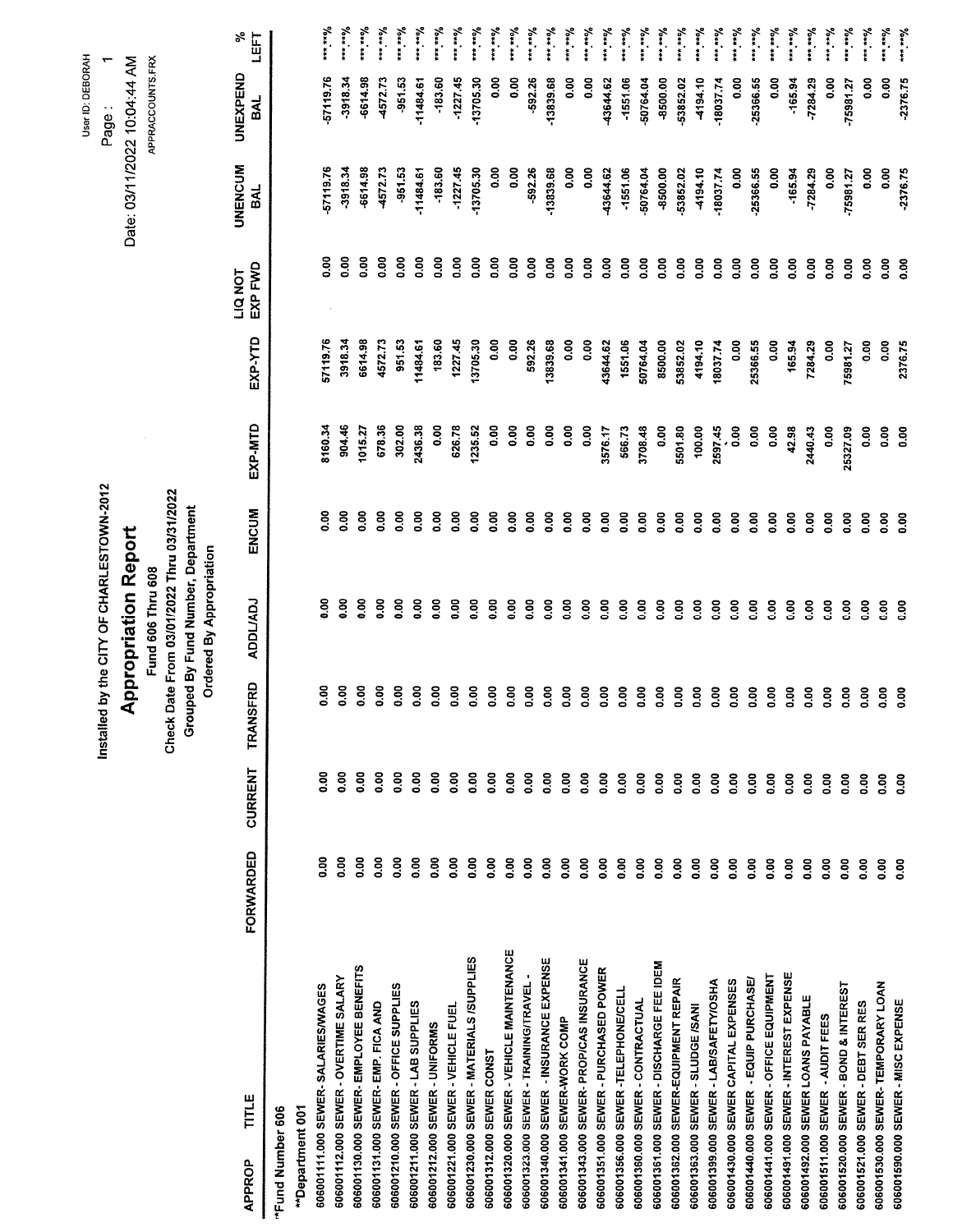|                                           |           |               |                              |                                           |                |               |                |                    |                              | User ID: DEBORAH |                        |
|-------------------------------------------|-----------|---------------|------------------------------|-------------------------------------------|----------------|---------------|----------------|--------------------|------------------------------|------------------|------------------------|
|                                           |           |               |                              | Installed by the CITY OF CHARLESTOWN-2012 |                |               |                |                    |                              | Page:            | $\mathbf{\sim}$        |
|                                           |           |               |                              | <b>Appropriation Report</b>               |                |               |                |                    | Date: 03/11/2022 10:04:44 AM |                  |                        |
|                                           |           |               |                              |                                           |                |               |                |                    |                              | APPRACCOUNTS.FRX |                        |
| TITLE<br><b>APPROP</b>                    | FORWARDED | CURRENT       | <b>ISFRD</b><br><b>TRAN!</b> | <b>ADDL/ADJ</b>                           | ENCUM          | EXP-MTD       | EXP-YTD        | EXP FWD<br>LIQ NOT | <b>UNENCUM</b><br><b>BAL</b> | UNEXPEND<br>BAL  | న<br>LEFT              |
| SubTotal Department 001                   | 8.00      | 0.00          | 80.0<br>$\frac{1}{1}$        | 8 <sub>0</sub>                            | 8.00           | 59220.24      | 405928.62      | 0.00               | 405928.62                    | 405928.62        | $\frac{9}{10}$         |
| subTotal Fund Number 606                  | 80.0      | 8.00          | 0.00                         | 8 <sub>0</sub>                            | ខ្លី           | 59220.24      | 405928.62      | 8<br>0.0           | 405928.62                    | 405928.62        | $\frac{9}{10}$         |
| <b>Fund Number 607</b>                    |           |               |                              |                                           |                |               |                |                    |                              |                  |                        |
| **Department 001                          |           |               |                              |                                           |                |               |                |                    |                              |                  |                        |
| 607001381.000 SEWER BD & INT - BOND       | 8.00      | 80.0          | 0.00                         | 8                                         | 8.00           | $\frac{8}{9}$ | 0.00           | 0.00               | 8.00                         | 8.00             | $y_{\text{0}}$         |
| 607001382.000 SEWER BD & INT - BOND       | 0.00      | 0.00          | $\frac{8}{2}$                | 8.00                                      | 0.00           | $\frac{8}{9}$ | 80.0           | $\frac{8}{9}$      | O.OO                         | <b>SCO</b>       | $y_{\text{max}}$       |
| 607001383.000 SEWER BD & INT - PAYING     | 0.00      | $\frac{8}{9}$ | 0.00                         | $\frac{8}{2}$                             | $\frac{8}{2}$  | 0.00          | $\frac{8}{9}$  | $\frac{8}{9}$      | O.OO                         | 8 <sub>0</sub>   | yan in                 |
| SubTotal Department 001                   | 0.00      | $\frac{8}{2}$ | 8.00                         | $\frac{8}{3}$                             | 8,00           | 8.00          | $\frac{8}{10}$ | 0.00               | 8 <sub>0</sub>               | $\frac{8}{2}$    | of any way             |
| ubTotal Fund Number 607                   | 8.00      | <b>0.00</b>   | 8                            | 8<br>0.00                                 | 8 <sub>3</sub> | 8g            | 80.0           | 8<br>0.00          | ន<br>ទី                      | 80.0             | $\frac{9}{10+x}$       |
| <b>Fund Number 608</b>                    |           |               |                              |                                           |                |               |                |                    |                              |                  |                        |
| **Department 001                          |           |               |                              |                                           |                |               |                |                    |                              |                  |                        |
| 608001540.000 DEBT SER RES (SEWER) -      | 8.00      | 0.00          | 0.00                         | 8°0                                       | 8.00           | <b>0.00</b>   | 0.00           | $\frac{8}{10}$     | 8 <sub>0</sub>               | 0.00             | $\theta_{0}$           |
| 608001590.000 DEBT SER RES (SEWER) - MISC | 8.00      | $\frac{8}{9}$ | 80.0                         | 8co                                       | $\frac{8}{2}$  | $\frac{8}{9}$ | $\frac{8}{9}$  | 0.00               | 0.00                         | 8.00             | $y_{0***}$             |
| SubTotal Department 001                   | 0.00      | 0.00          | $\frac{8}{9}$                | $\frac{8}{6}$<br>I                        | $\frac{8}{2}$  | 0.00          | 0.00           | 8.00               | 8.00                         | $\frac{8}{6}$    | $\mu_{\rm max}$        |
| ubTotal Fund Number 608                   | 0.00      | 8,00          | 0.00                         | 0.00                                      | 8.oo           | 0.00          | $\frac{8}{9}$  | 8.oo               | <b>OO</b>                    | 8co              | $y_{0}$ and            |
| " GRAND TOTAL ***                         | 8.00      | 0.00          | 8<br>0.00                    | O.OO                                      | 8.<br>S        | 59220.24      | 405928.62      | O.OO               | 405928.62                    | 405928.62        | $\theta_{\text{true}}$ |
|                                           |           |               |                              |                                           |                |               |                |                    |                              |                  |                        |